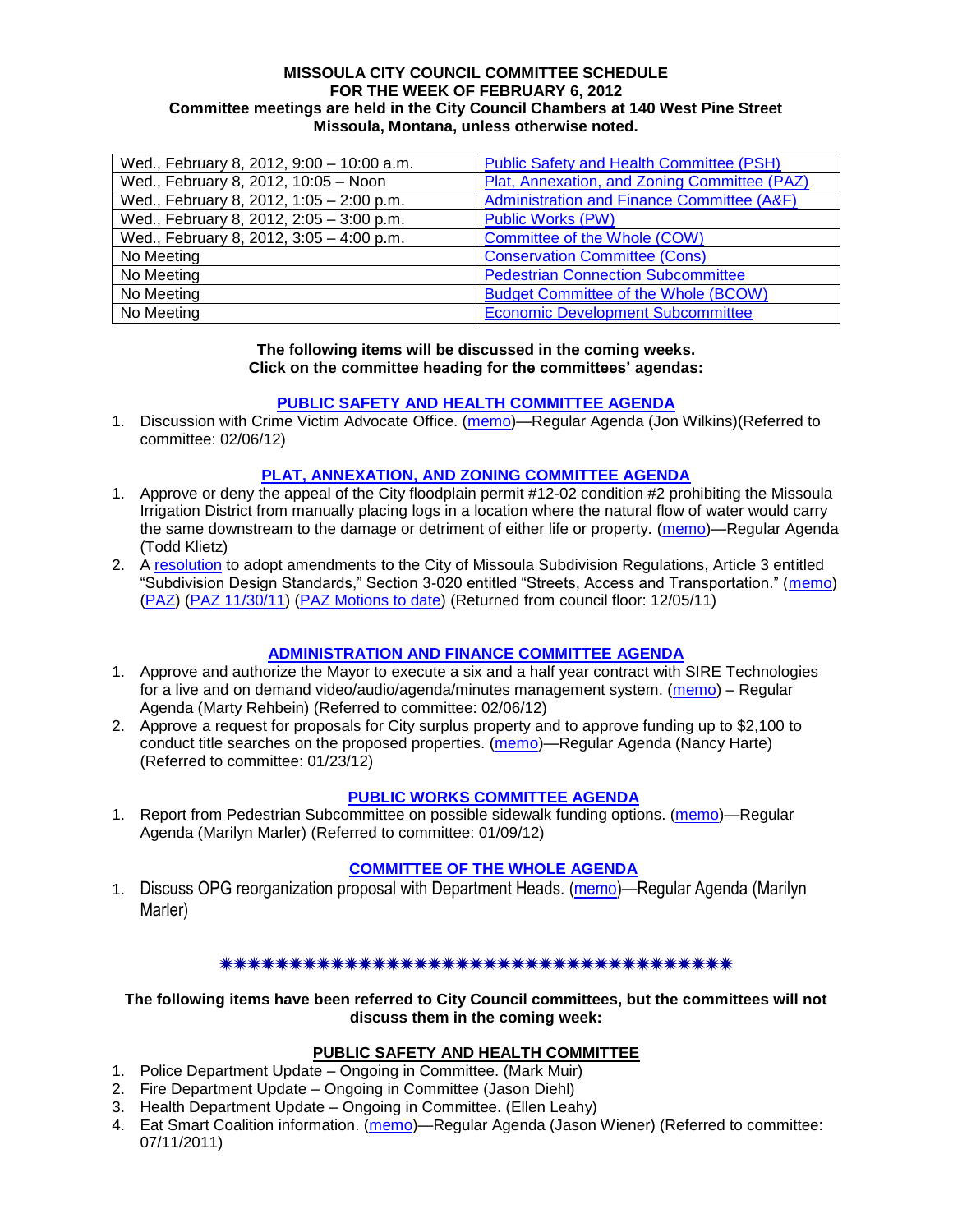- 5. Discuss revisiting cell phone restrictions. [\(memo\)](http://www.ci.missoula.mt.us/DocumentView.aspx?DID=7420) Regular Agenda (Dave Strohmaier) (Referred to committee: 10/17/11)
- 6. Discuss air quality issues related to railroad operations in and through Missoula. [\(memo\)](http://www.ci.missoula.mt.us/DocumentView.aspx?DID=7495)—Regular Agenda (Dave Strohmaier) (Referred to committee: 10/24/11)
- 7. Authorize the Mayor to sign an agreement with Missoula Business Improvement District (BID) to co-fund the Dedicated Downtown Police Officer (DDPO) position. [\(memo\)](http://www.ci.missoula.mt.us/DocumentView.aspx?DID=8108)—Regular Agenda (Mark Muir) (Referred to committee: 02/06/12)
- 8. Update discussion with the 911 Dispatch. [\(memo\)](http://www.ci.missoula.mt.us/DocumentView.aspx?DID=8107)—Regular Agenda (Jon Wilkins) (Referred to committee: 02/06/12)

## **CONSERVATION COMMITTEE**

- 1. Discuss the city's strategy to complete a boundary survey of Greenough Park. [\(memo\)](http://www.ci.missoula.mt.us/DocumentView.aspx?DID=5875)—Regular Agenda (Dave Strohmaier) (Referred to committee: 04/04/2011)
- 2. Approve and authorize the Mayor to sign an amendment to the agreement with Territorial Landworks, Inc. (TLI) in an amount not to exceed \$136,702.37 for professional services, including engineering, surveying, and construction management for Project #PR 08-02 GCT, Grant Creek Trail, CTEP #STPE 8199(105). [\(memo\)](http://www.ci.missoula.mt.us/DocumentView.aspx?DID=7494)—Regular Agenda (Dave Shaw) (Referred to committee: 10/24/11)

## **PLAT, ANNEXATION & ZONING COMMITTEE**

- 1. Annexation. (see separate list at City Clerk's Office for pending annexations) (Ongoing in Committee)
- 2. Ongoing discussion of City planning issues with members of the Planning Board.—Regular Agenda (Bob Jaffe) (Referred to committee: 3/20/06)
- 3. Amendment Article 7. Error Corrections and Adjustments to the subdivision regulations to allow for restrictions or conditions placed on a plat by the governing body to be amended or removed by a future council. [\(memo\)](http://www.ci.missoula.mt.us/DocumentView.aspx?DID=7568)—Regular Agenda (Lyn Hellegaard) (Referred to committee: 11/07/11)

## **ADMINISTRATION AND FINANCE COMMITTEE**

- 1. Approve claims. (Ongoing) (Consent Agenda)
- 2. Approve journal vouchers. (Ongoing) (Consent Agenda)
- 3. Approve budget transfers. (Ongoing) (Consent Agenda)
- 4. Amend Council rules to change the Council's regular meeting schedule to two meetings per month [\(memo\)](http://www.ci.missoula.mt.us/DocumentView.aspx?DID=4027).—Regular Agenda (Marty Rehbein) (Referred to committee: 06/07/10)
- 5. Discuss the disposition of surplus city land. [\(memo\)](http://www.ci.missoula.mt.us/DocumentView.aspx?DID=4862)—Regular Agenda (Nancy Harte) (Referred to committee: 10/25/10)
- 6. Review the city's current policy for charging the public for various city-produced documents [\(memo\)](http://www.ci.missoula.mt.us/DocumentView.aspx?DID=5143) Regular Agenda (Dave Strohmaier) (Referred to committee: 12/06/10)
- 7. Review Missoula's insurance experience, particularly work comp; propose improvements if warranted. [\(memo\)](http://www.ci.missoula.mt.us/DocumentView.aspx?DID=6381)—Regular Agenda (Ed Childers) (Referred to committee: 05/09/2011)
- 8. Confirm the reappointment of Link Starbureiy to the Missoula Civic Television Advisory Committee for a term commencing immediately and ending December 31, 2015. [\(memo\)](http://www.ci.missoula.mt.us/DocumentView.aspx?DID=8044)—Regular Agenda (Mayor Engen)
- 9. Confirm the appointment of Scott Hollenbeck to the Missoula Urban Transportation District Board for a term commencing immediately and ending December 31, 2015. [\(memo\)](http://www.ci.missoula.mt.us/DocumentView.aspx?DID=8044)—Regular Agenda (Mayor Engen)

# **PUBLIC WORKS COMMITTEE**

- 1. Resolution to change the speed limit on Reserve Street between Brooks and 39<sup>th</sup> Street. [\(memo\)](http://www.ci.missoula.mt.us/DocumentView.aspx?DID=5418) Regular Agenda (Wayne Gravatt) (Referred to committee: 01/24/2011)
- 2. Discuss the timing of various traffic lights around the city. [\(memo\)](http://www.ci.missoula.mt.us/DocumentView.aspx?DID=7322)—Regular Agenda (Bob Jaffe) (Referred to committee: 09/26/2011)
- 3. Discuss the school speed zones. [\(memo\)](http://www.ci.missoula.mt.us/DocumentView.aspx?DID=7321)—Regular Agenda (Bob Jaffe) (Referred to committee: 09/26/11)

# **COMMITTEE OF THE WHOLE**

- 1. Updates from Council representatives on the Health Board, Community Forum, Transportation Policy Coordinating Committee, other boards and commissions as necessary. – (Ongoing in Committee)
- 2. Joint meeting of the Mayor, City Council and County Commission; a facilitated quarterly OPG review as directed in the **Interlocal Agreement**—Ongoing (Mayor Engen)
- 3. Joint meeting between the Missoula City Council and the Missoula County Public Schools' Board of Trustees [\(memo\)](ftp://ftp.ci.missoula.mt.us/Packets/Council/2007/2007-09-17/Referrals/Council_School_Board_referral.pdf).—Regular Agenda (Dave Strohmaier) (Referred to committee: 09/17/07)